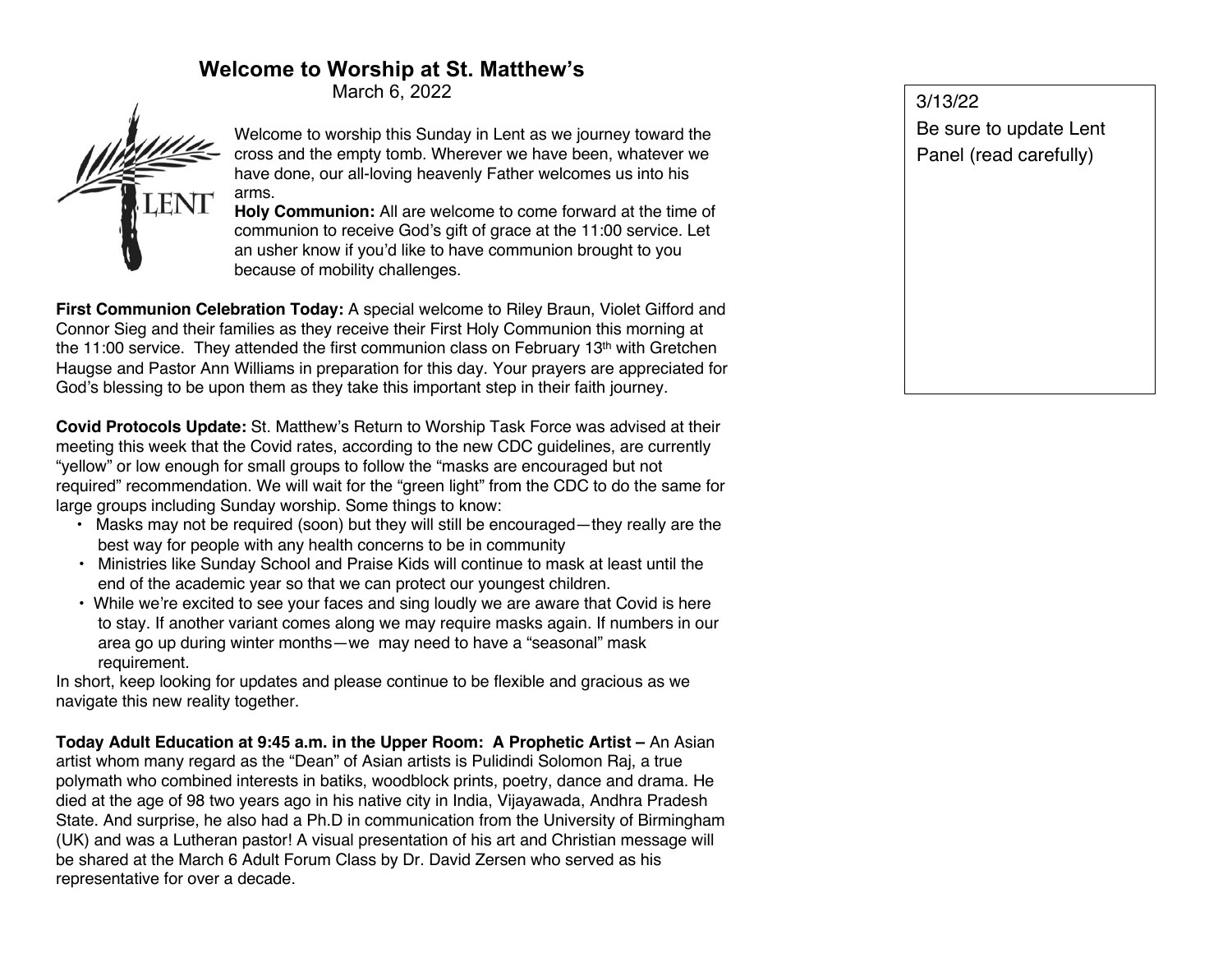### **Bulletin Announcement Insert – March 6, 2022**

**A Library Book** has been donated to the church library by **Dee & Don Birschel** in honor of their grandson Gavin Bratz's birthday.

**Would you like to receive a local daily devotion during Lent?** Sign up to receive Outreach for Hope's daily devotions by email OR you can also download a .pdf of the whole season, and read them at your leisure. These devotions are especially interesting because each one is written/video-recorded by a different person connected with Outreach for Hope. You will learn about the many ministries of OFH while being inspired and nurtured in faith during lent. The link: https://outreachforhope.org/subscribe/ Be sure to fill out the entire form, check the box for Lent devotions, and then click "subscribe" at the bottom.

**Daylight Saving Time begins Sunday, March 13th** Remember to Spring Ahead one hour before retiring on Saturday evening so that you arrive on time for church on Sunday morning.

**Quilt Ministry Blitz** is coming up Saturday, March 12. The time is 9:00 – 1:30 pm. Many projects have been completed and the March gathering will allow us to assess the quilts to be blessed on Mother's Day in May. You are invited to come, even if you haven't come in the past. Help us complete:

- Simple tasks of pinning, ironing, cutting fabric and organizing quilts/blankets to be blessed on Mother's Day
- Completing drawstring bags to be used at Christmas for gifts to be distributed to Allies for Teens in Foster Care
- Replenishing blankets for congregational baptisms during the spring and summer months

Feel free to bring a bag lunch and beverage for our lunch break and please wear a mask. Any questions, please contact Bev Etzelmueller at bevetz@sbcglobal.net or 262-250-3969.

**Undie Sunday underwear collection runs February 13 - March 13** Benefitting clients of Guest House & Benedict Center's Sisters Project. Here's what we're collecting:

| Men's briefs or boxer briefs (Sizes S, M, L, 2X and 3X) |                             |
|---------------------------------------------------------|-----------------------------|
| Men's Socks, size 6-12                                  | Women's panties, sizes 4-24 |
| Women's Bras, sizes 34A - 42C                           | <b>Women's Socks</b>        |
| Mencede nelembre and leno undemusentalente un to OV     |                             |

#### **Women's pajamas and long underwear, sizes up to 2X**

There is a collection box outside the church office. Thank you for sharing of your resources to benefit those in our community who are clients of these organizations.

**Youth Forum begins meeting today** at 9:45 am in the Youth Room, for youth in 9<sup>th</sup> – 12<sup>th</sup> grade, led by Gretchen Haugse.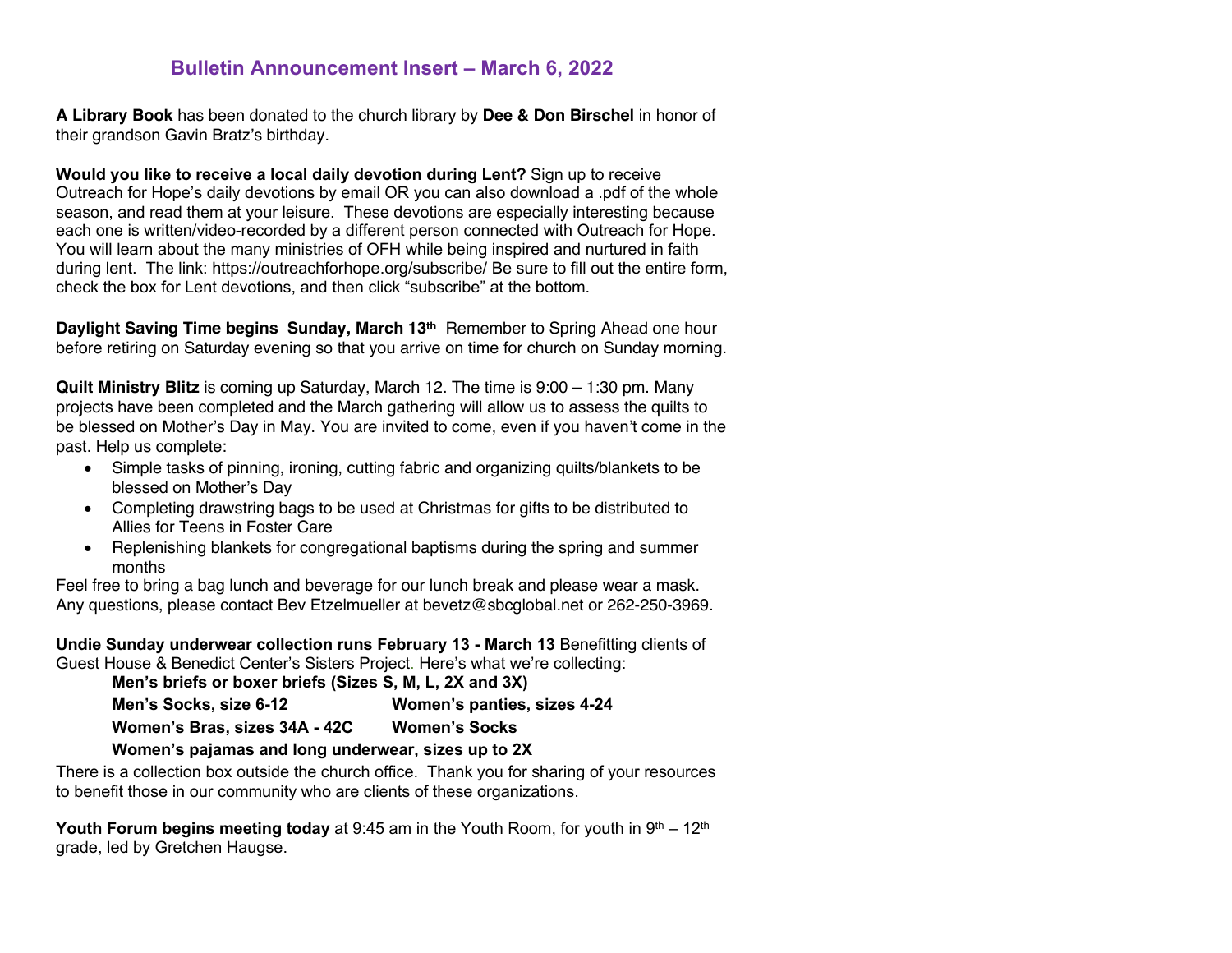# **"Making Room: Renewing Our Practice of Christian Hospitality" Lent 2022 at St. Matthew's**



As we remember and give thanks for the welcome God gives us through Jesus Christ, we share in a ministry of extending that hospitality to family, friends, neighbors, and strangers. We can learn from the past, from scripture, from one another how this ancient Christian practice is much more than entertaining someone. We make room by being aware of those around you

each day, simply taking notice of who God puts in your path. We make room by adjusting our attitudes or actions. Together we journey to the cross and make room once again for the welcome God has prepared for us.

### **This Wednesday:** *(and each Wednesday during Lent)*

Watch for a **midweek worship video** that will arrive in your email inbox, inviting you into reflection and prayer with the weekly theme.

Be part of a **small group conversation** during Lent **starting the week of March 6th.**

- • **At Church: Tuesdays at 10:30 AM**
	- § **Wednesdays at 10:00 AM & 6:15 PM**
- • **On Zoom: Tuesdays at 7:00 PM** Zoom link in emails or email the church office to have it sent to you: office@stmattslutheran.org

**Sign up for a group** in the Commons or just join us when you can!

### **FAMILY LENTEN TIME: March 9 – April 6, 2022** *Begins this week!*

Parents and younger children, come and join us in the Fellowship Hall on Wednesday nights! Join us for the midweek family time, 6:15 to 7:00 each Wednesday. There will be stories, songs, projects, prayer, and a brief worship, led by Donna Gardner Manke. Children  $3<sup>rd</sup>$  grade and younger are encouraged to attend with their parents. Participants will learn about Bible stories addressing our Lenten theme of HOSPITALITY.

**Lenten offerings** marked for "Lent offering" will be directed toward Ukraine relief through Lutheran Disaster Response and "Exploit No More," a local organization working to address and prevent human trafficking.